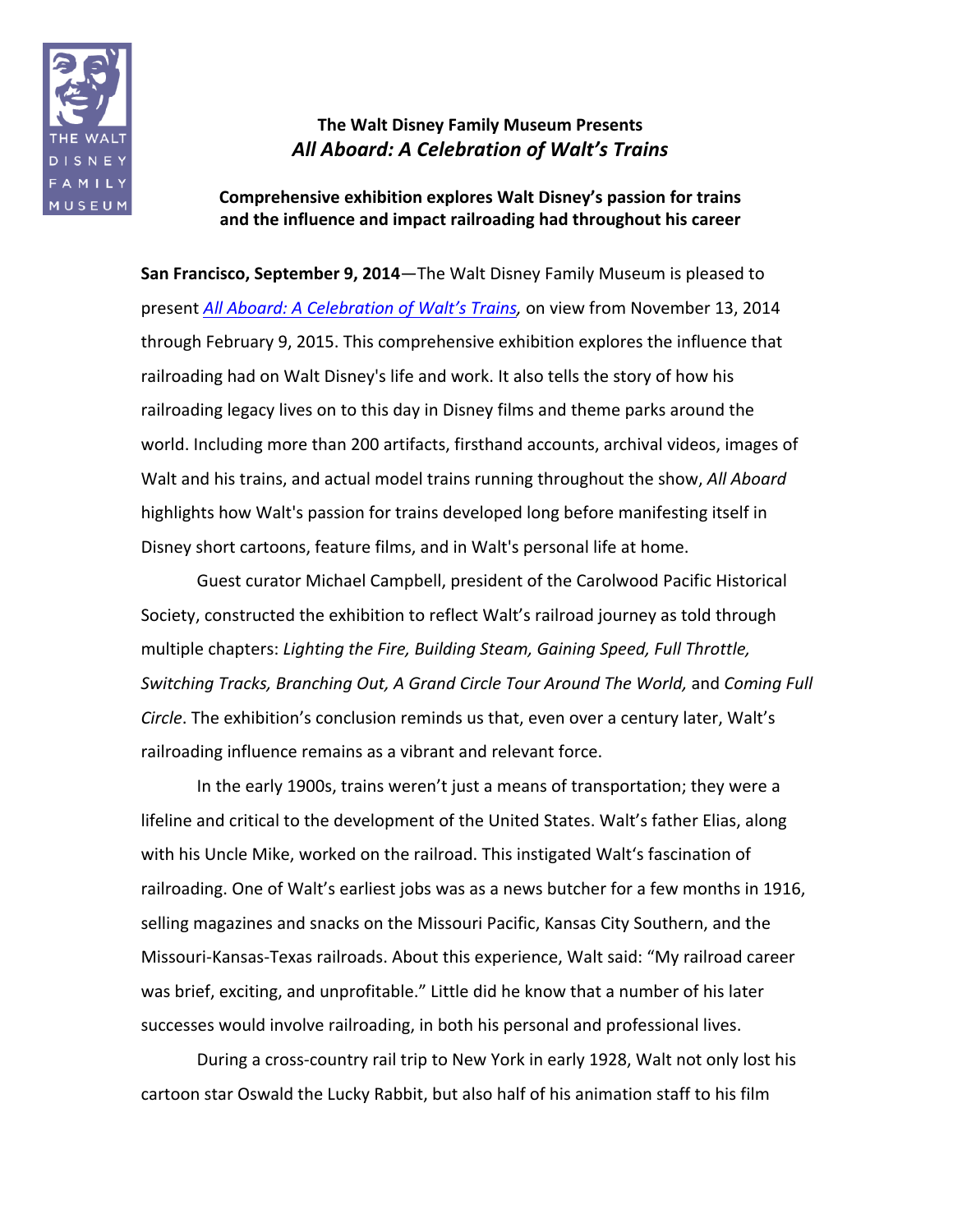distributor. Before boarding the return train to California, Walt sent his brother Roy a telegram: "Don't worry, everything OK." On the train home, Walt contemplated a new character—a mouse, which he named Mortimer. His wife Lillian had a different idea, and, with their collaboration on a name, Mickey Mouse was born.

After Mickey's debut in *Steamboat Willie* on November 18, 1928, he would star with a train in the 1929 short *Mickey's Choo-Choo*. Trains would also make appearances in future Disney shorts and films, either as plot devices or as characters of their own with *The Brave Engineer* (1950) and Casey Jr. from the 1941 classic *Dumbo*. In the move to live-action films, it was inevitable that the Studios began featuring more trains, including the ones seen in So Dear to My Heart and The Great Locomotive Chase. Around this time, Walt also fulfilled a long-time desire: he bought and built a tabletop model train layout in his office suite, running it whenever he had a spare moment. He enjoyed showing it off to visitors, including some of his own animators who were train buffs themselves .

In July of 1948, Walt boarded a train to attend the Chicago Railroad Fair. In addition to being invited to participate in the "Wheels-a-Rolling" pageant—where classic trains paraded by—Walt was deeply moved by the recreation of the funeral train for the president he most admired: Abraham Lincoln. Also, after visiting the Henry Ford Museum in Dearborn, Michigan on his way back to California, Walt was impressed and inspired by the attractions of this park, which included a 4-4-0 locomotive that pulled guests around the estate. When he returned home, Walt constructed his own steam engine—a 1/8<sup>th</sup> scale model, that he named the *Lilly Belle* in honor of his wife Lillian. This train circled on a half-mile track, looping around his home in Holmby Hills. Also at this time, he began documenting ideas for a "Mickey Mouse Park," a family park he would build that would include a railroad station.

Walt was undeniably a great storyteller. So it came as no surprise when he used railroading as a tool to fully immerse his audience in stories planted throughout his Magic Kingdom: Disneyland. In all of the Park's lands, locomotives served a greater purpose than just transportation. They were also essential elements to the story,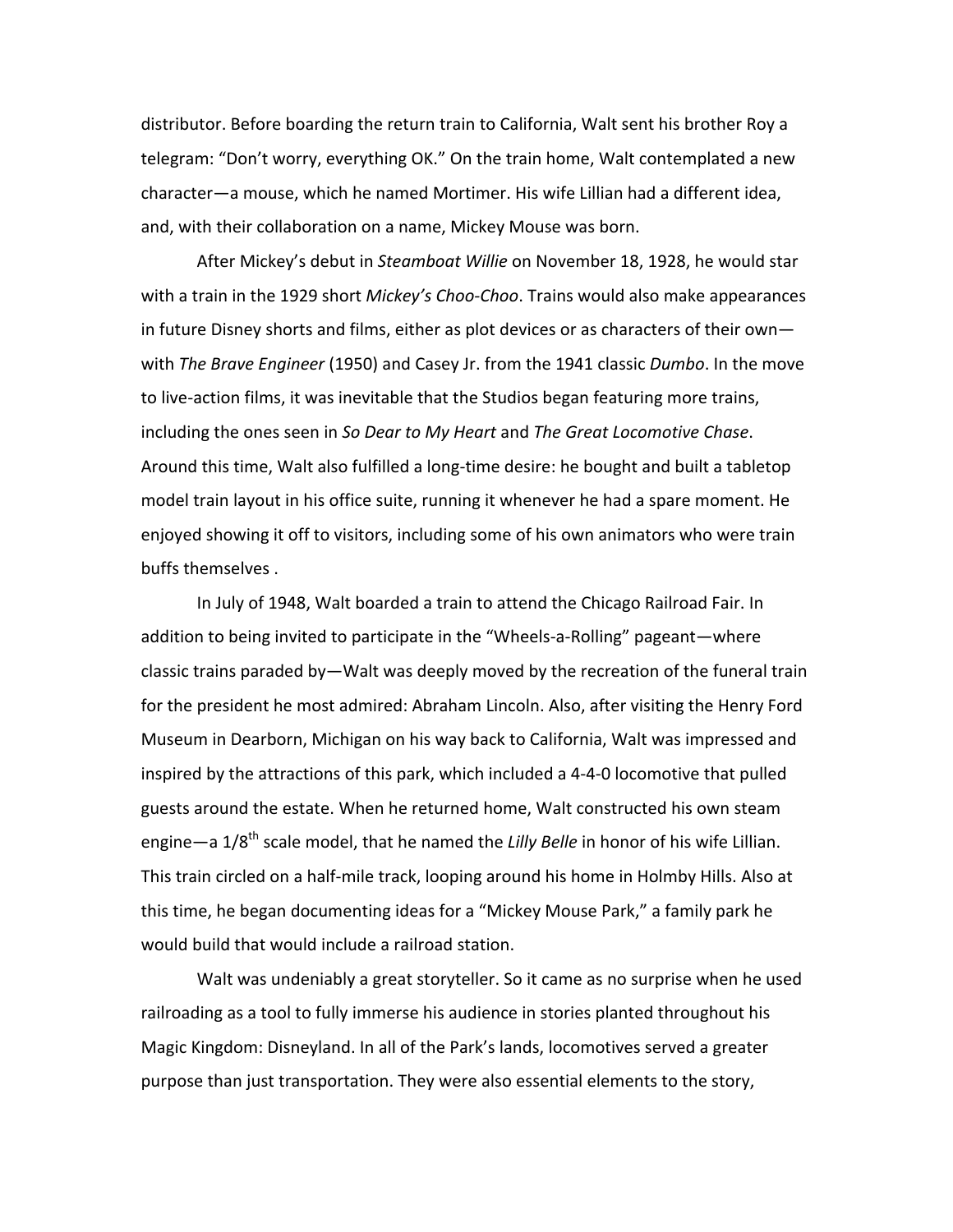responsible for helping guests imagine themselves part of an American train voyage at the turn of the  $20<sup>th</sup>$  Century.

The journey of this exhibition doesn't start and end with just Walt, though. All Aboard also explores the interest and passion for railroading of Walt's friends and staff, including two of Walt's "Nine Old Men," animators Ward Kimball and Ollie Johnston. Notably, Kimball was the first private owner of a full-sized steam locomotive, and Johnston's railroading hobby was latent until he stumbled upon the miniature train Walt was building in his office. Showcased alongside the animators are WED Enterprises' Imagineers - "Imagination Engineers" - Roger Broggie and Bob Gurr, whose creative locomotives helped Walt transport his guests throughout Disneyland, and later, the Magic Kingdom Park in the Walt Disney World Resort.

Finally, *All Aboard* will reveal how Walt's railroad legacy continues today. Guests will learn how Disney theme parks and films continue to honor trains and railroading, from recent creations to those that have yet to be imagined.

All Aboard: A Celebration of Walt's Trains is produced by The Walt Disney Family Museum and is made possible, in part, with support from Lionel, LLC.

## **ABOUT THE CURATOR**

Michael Campbell's love of steam railroading was sparked by a childhood trip to Disneyland. He is currently the President of the Carolwood Pacific Historical Society and a Board Member Emeritus of the Carolwood Foundation, the non-profit organization that maintains and operates Walt Disney's Barn in Griffith Park. Exhibitions celebrating Walt's love of trains, planned and prepared by Campbell, were showcased at the California State Railroad Museum in 2002 and at the Disney Gallery in 2012. Campbell has presented talks about Walt and railroading for many groups, including Disneyland Resort, Walt Disney World Resort, Pixar Animation Studios, and various schools, charities and railroad organizations. Recently, he was the Project Director for the Carolwood Foundation's project to acquire, restore, and preserve the Wells Fargo Combine: Walt's favorite car from his Santa Fe and Disneyland Railroad passenger train.